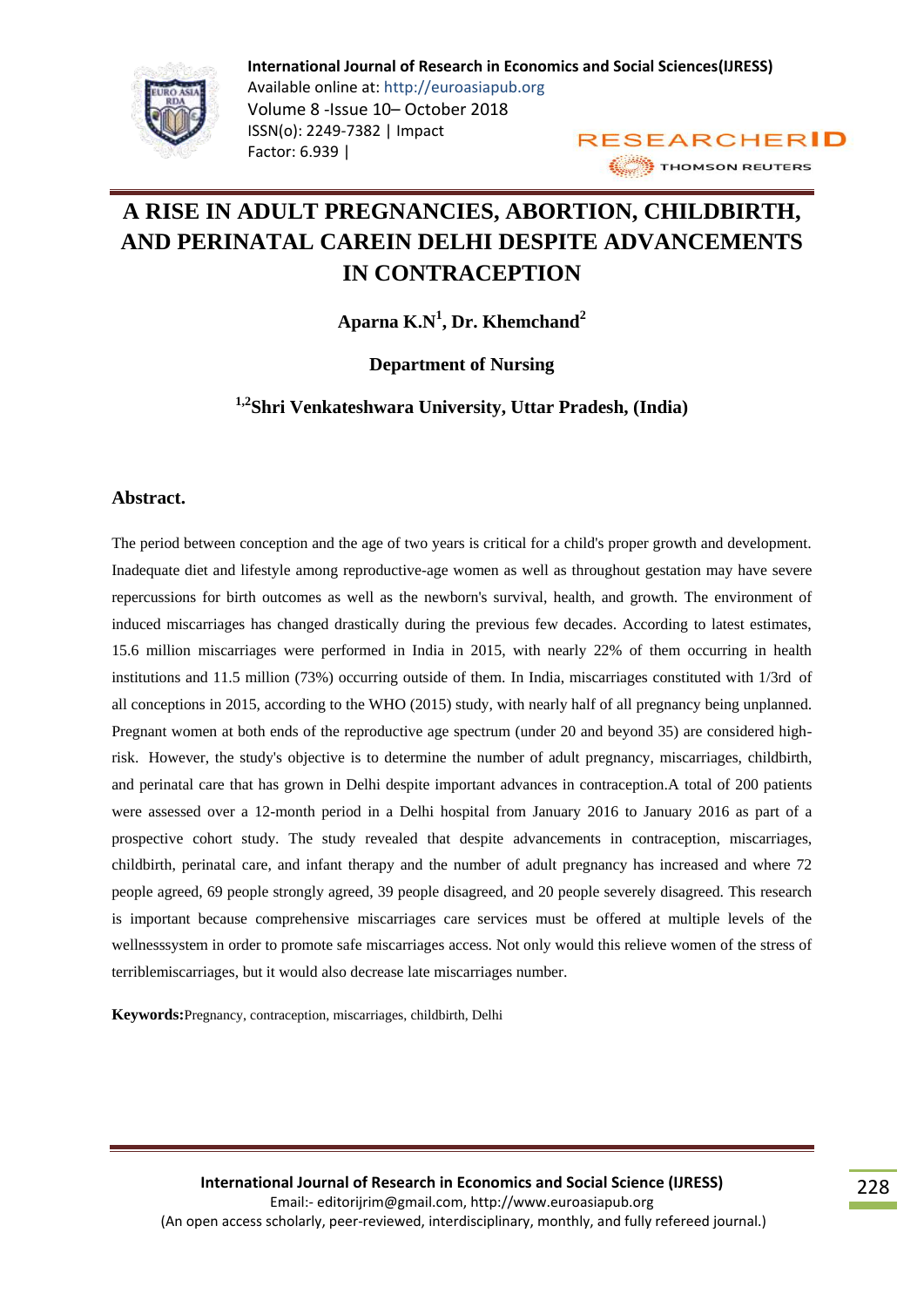

## **INTRODUCTION**

The environment of induced miscarriages has altered substantially during the previous several decades. This research includes the most up-to-date information on the worldwide occurrence of miscarriages, as well as the regulations which regulate miscarriages as well as their delivery care. This also focuses at the issue of unwanted pregnancies, their relation to miscarriages, or an effectboth were on couples and women those are growingly looking for smaller families with greater control over the birth dates of their children. In years 2010– 2014, poor nations had 36 miscarriages per 1,000 women aged 15–44, compared to 27 in developed countries. The rate of miscarriages in affluent nations has declined considerably during 1990–1994, while there has been no discernible change in impoverished countries. (1)

The time between conception and 2 years of age is the vital a chance of children's optimum development and growth.Among reproductive-age women and throughout childbirth, poor diet and health may have serious consequences; have a severe effect on the outcomes of birth as well as the survival, health, and growth of the newborn. In South Delhi, India, in a factorial experiment, an individually randomized controlled experiment is being conducted low- to middle-income urban and peri-urban neighbourhoods (9). The cornerstone of adult health and productivity is adequate kid development and growth, which seems to be the critical step toward reaching the Sustainable Development Goals (SDGs). The first 1000 days of life, or from conception to two years of age, are thought to be crucial for optimal growth and brain development [6]. Because the causes of poor growth (stunting) and neurodevelopment, such as insufficient nutrition, frequent illnesses, and sub-optimal care, are comparable throughout this period, In the  $1<sup>st</sup>$  2 years of life, neurodevelopment and linear growth were closely intertwined. [7]. Birth weight, birth size, gestational age seems to be all important factors in early life growth and development. Low birth weight (LBW) seems to be a determinant for early childhood linear growth as well as Stunting and impaired cognitive development are caused by an important risk factor, additionally, contributing significantly to death. It is caused by Preterm birth & intrauterine growth restrictions are also possible outcomes.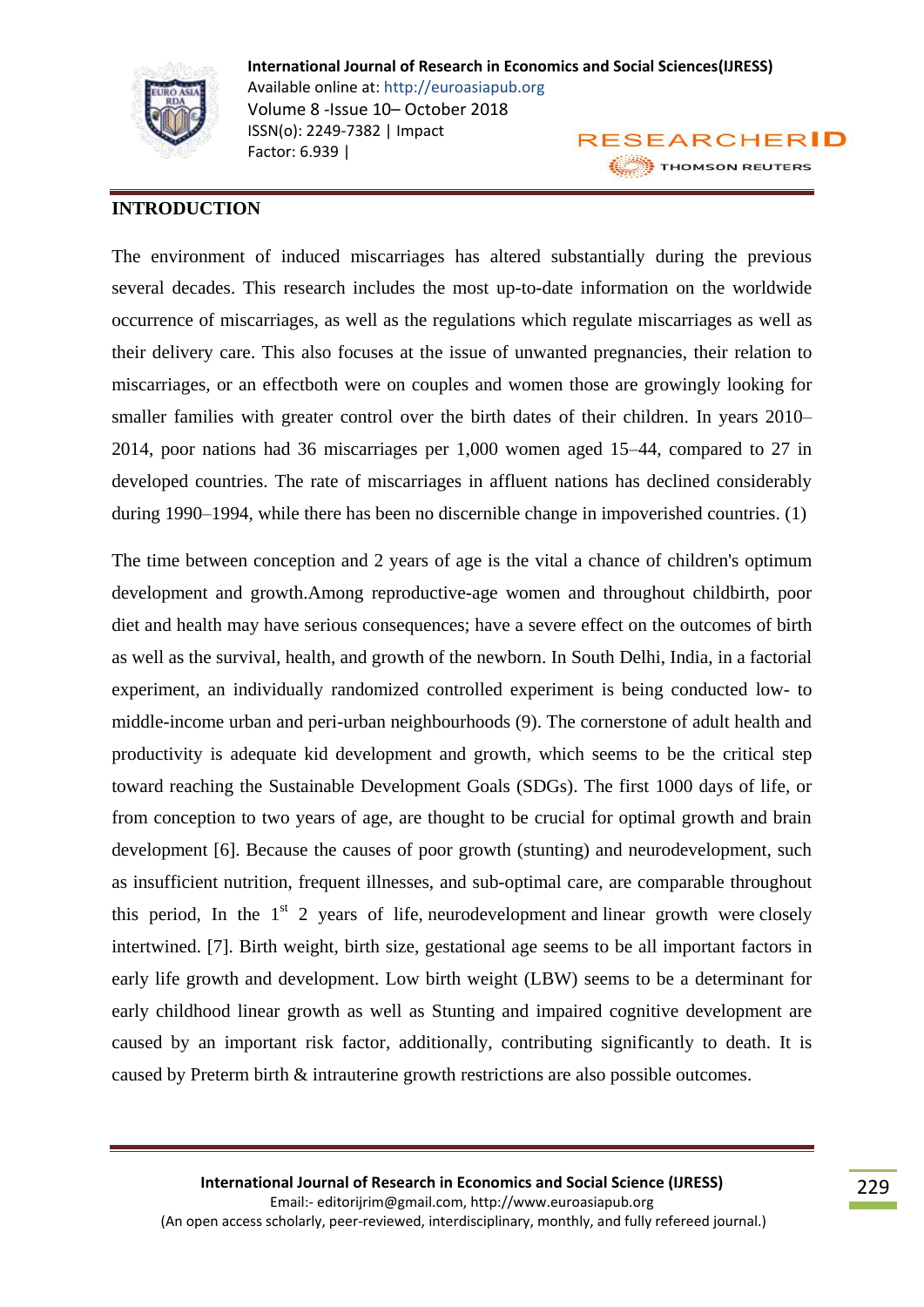

## **Terriblemiscarriages**

The majority of terriblemiscarriages (97%) took place in underdeveloped nations across Africa, Asia, and Latin America (2). According to recent estimates, 15.6 million miscarriages were conducted in India in 2015, with around 22% being administered throughhospitals and clinics and 11.5 million people (73%) are taking medicine miscarriagescarried conducted outside of a hospital. According to WHO (2015) report, miscarriagesaccounting for a third of the total gestation in India in 2015, with almost half of all gestation being unplanned (3). According to a 2015 report by the Ministry of Health and Family Welfare that cites data from studies conducted between 2001 and 2004, more than half of all miscarriages in India are terrible, and 10 Indian women die every day as a result of terriblemiscarriages.

In India, the terms of miscarriages have been liberalized with the President's consent to a modified law on March 25, 2016. Women in India are questioned about their miscarriages experiences in some surveys, however direct questioning to women are known to result in significant under-reporting due to stigma (4). This knowledge vacuum not only hampered the government's capacity to establish reproductive health policies and programmes, but it also weakened global estimates of miscarriages rates.

## **Fetomaternal outcome in Extremes of Reproductive Age**

High-risk categories include pregnant women at both ends of the reproductive age spectrum (under 20 years and over 35 years old). Spontaneousmiscarriages, Diabetes, hypertensive diseases, autosomal trisomy's, grow neonatal & mother morbidity or death, as well as caesarean sections are all common issues in pregnant women over 35 years old in India. Pretermlabour, Anemia, UTI, pre-eclampsia, as well ascaesarean sections, premature delivery, and premature birth are also commonor development newborns' retardation affectsgestation in the 18-year-old age range.

However, the study's goal is to determine the number of adult pregnancy that have increased in Delhi despite major advancement in contraception, miscarriages, childbirth, perinatal care, and infant therapy among the sample size of 200 patients.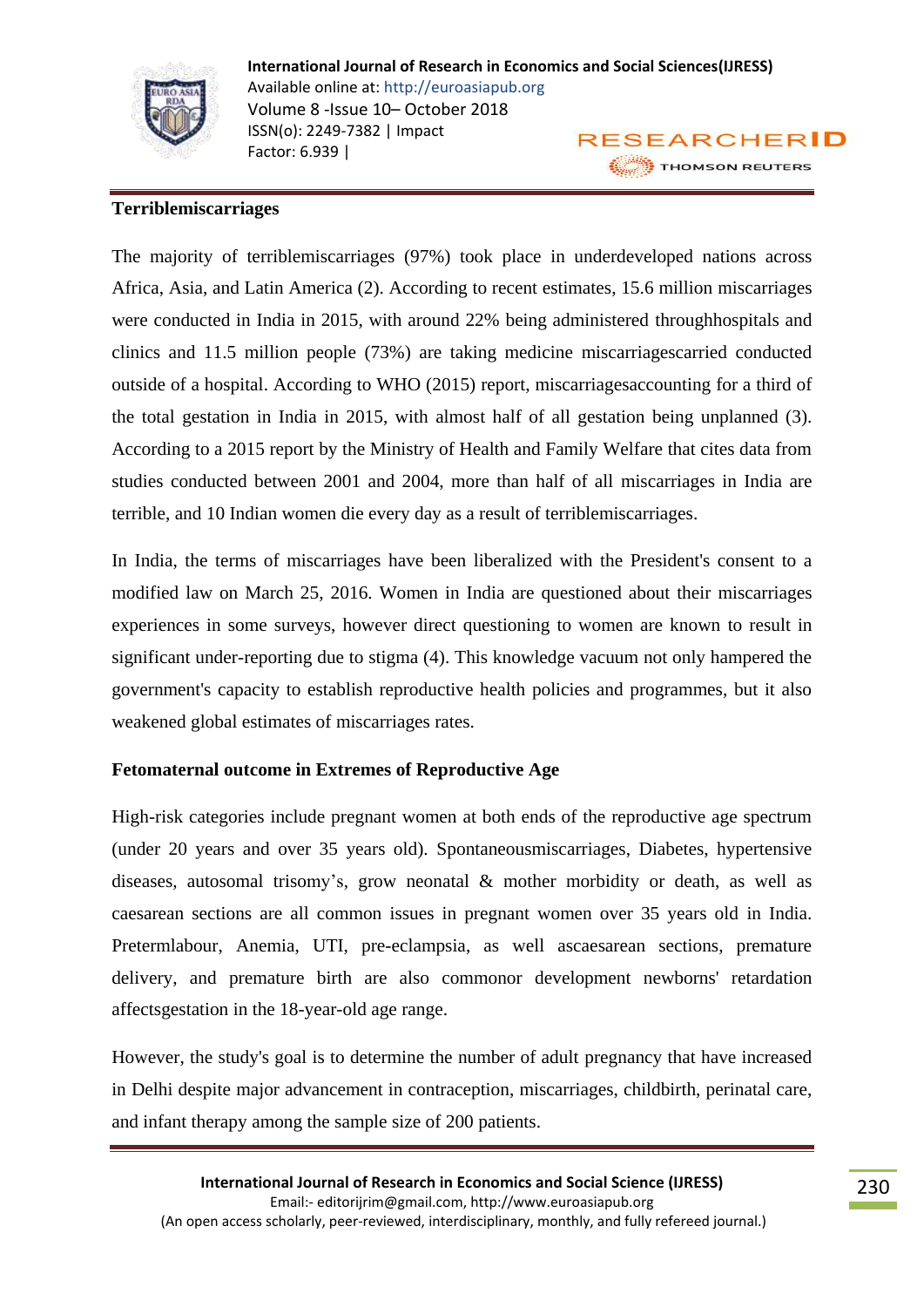

## **MATERIAL AND METHODS**

From January 2016 to January 2016, a prospective study was conducted at a Delhi hospital. Data was obtained and followed up on primigravidas in each group who visited the outpatient and inpatient departments at random. Only participants who willingly volunteered were invited to take part in the survey, and informed consent procedures were followed. Among 200 patients ( $N = 200$ ), In the 5 years prior to the survey, information for any woman between the ages of 15 and 49 marriage status who had aborted its previous gestation through forced miscarriages have been included in the study. An independent result ascertainment team collects data on the outcomes. With prior consent, data was obtained from patient case records at the Medical Records Department.

## **RESULTS**

The quantitative tests were completed with SPSS 15.0, an all-around perceived factual programming application. Diagrams and tables were generated with Microsoft Word and Microsoft Excel.

| Opinion                  | No. of respondent |
|--------------------------|-------------------|
| Agree                    | 72                |
| <b>Strongly Agree</b>    | 69                |
| Disagree                 | 39                |
| <b>Strongly Disagree</b> |                   |

**Table 1:** Adult pregnancy have grown despite breakthroughs in contraception, miscarriages, childbirth, perinatal care, and infant therapy

Above table1, describesthe Adult gestation have grown due to breakthroughs in contraception, miscarriages, childbirth, perinatal care, and infant therapy, 72 respondents agreed, 69 respondents strongly agreed, 39 respondents disagreed and 20 respondents strongly disagreed.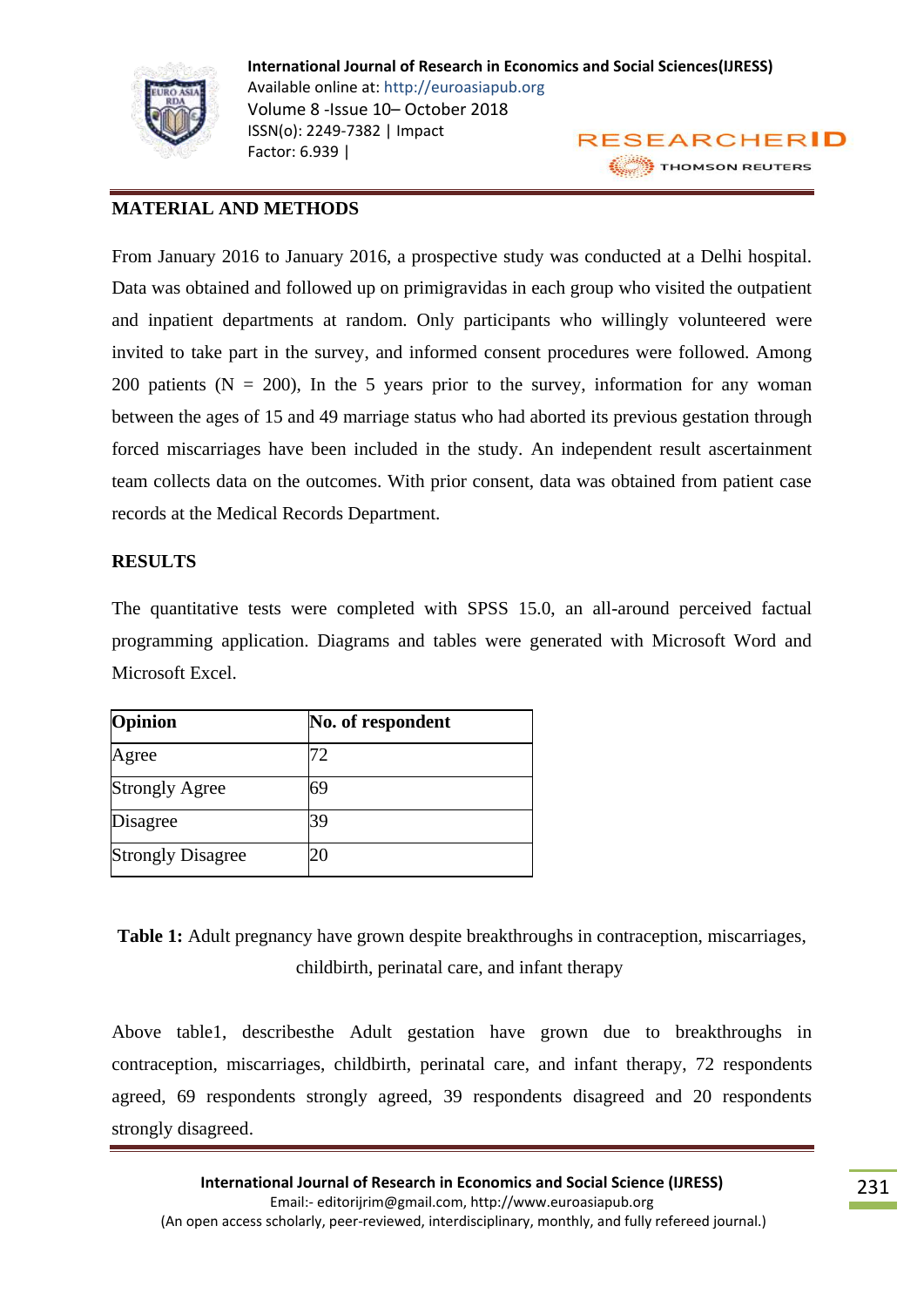



**Figure 2:** Adult pregnancy have grown despite breakthroughs in contraception, miscarriages, childbirth, perinatal care, and infant therapy

| Opinion                  | No. of respondent |
|--------------------------|-------------------|
| Agree                    | 75                |
| <b>Strongly Agree</b>    | 65                |
| Disagree                 | 36                |
| <b>Strongly Disagree</b> |                   |

**Table 2:** The maternal age has increased of the females giving birthwith major comorbidities.

Above table 2, describethe number of females giving birth increases with maternal age, as does the frequency of females giving birth with major comorbidities, 75 respondents agreed, 65 respondents strongly agreed, 36 respondents disagreed and 24 respondents strongly disagreed.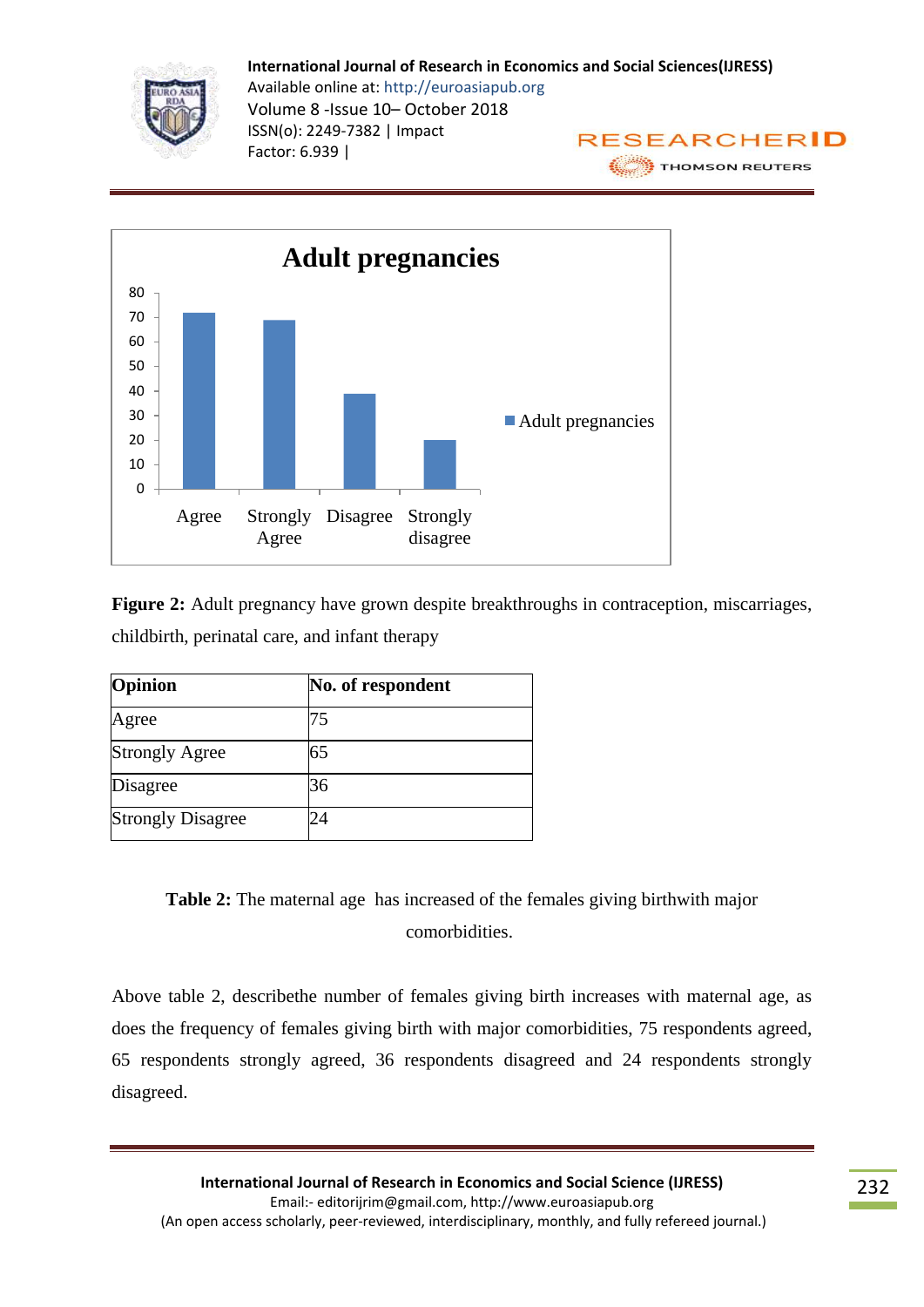



**Figure 2:** Thematernal age has increased of females giving birth with major comorbidities.

| Opinion                  | No. of respondent |
|--------------------------|-------------------|
| Agree                    | 68                |
| <b>Strongly Agree</b>    | 63                |
| Disagree                 | 39                |
| <b>Strongly Disagree</b> | 30                |

Table 3: Gynecology is concerned well with treatment of pregnant ladies.

Above table 3, describeGynecology that is concerned well with treatment of pregnant ladies, their newborn babies, labour and delivering, or the post - natal care. 68 respondents agreed, 63 respondents strongly agreed, 39 respondents disagreed and 30 respondents strongly disagreed.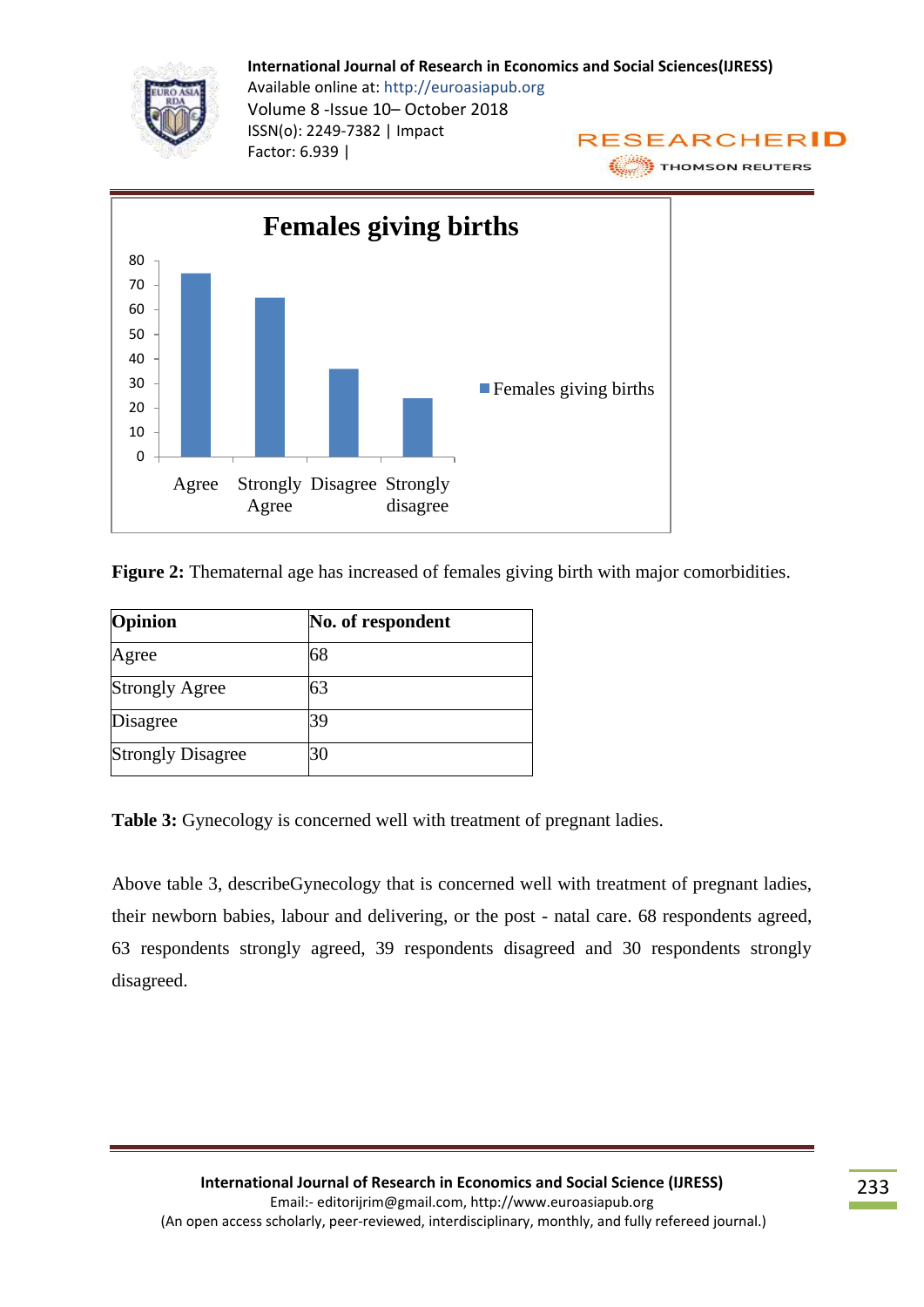



**Figure3**: Gynecology is concerned well with treatment of pregnant women.

## **DISCUSSION**

According to a study conducted in Delhi (5), safe miscarriages services are available through the public healthcare system. The first was held in December 2015 to gather comments on the study's scope, objectives, and methodologies. In February and March 2016, another round of expert discussions was held to collect input on the report's findings. Finally, we have referred to pregnant people as pregnant ladies in various places of this study (and where relevant, girls). We know that miscarriages restrictions can have profoundly negative consequences not only for women, but also for transgender males and non-binary people who have the ability to become pregnant. While the law specifies certain grounds under which women may obtain miscarriages, the study found that due to wide variations in how these grounds are interpreted, as well as the law's absolute discretion granted to service providers, access to safe miscarriages services is frequently based on factors that have little to do with the law or the pregnant woman's health or rights. At the same time, a surprise finding was that even when clinicians are personally opposed to providing miscarriages services owing to the stigma associated with the procedure, they feel compelled by law to do so.A development which may be obtained if major elements that are well-known impede The development and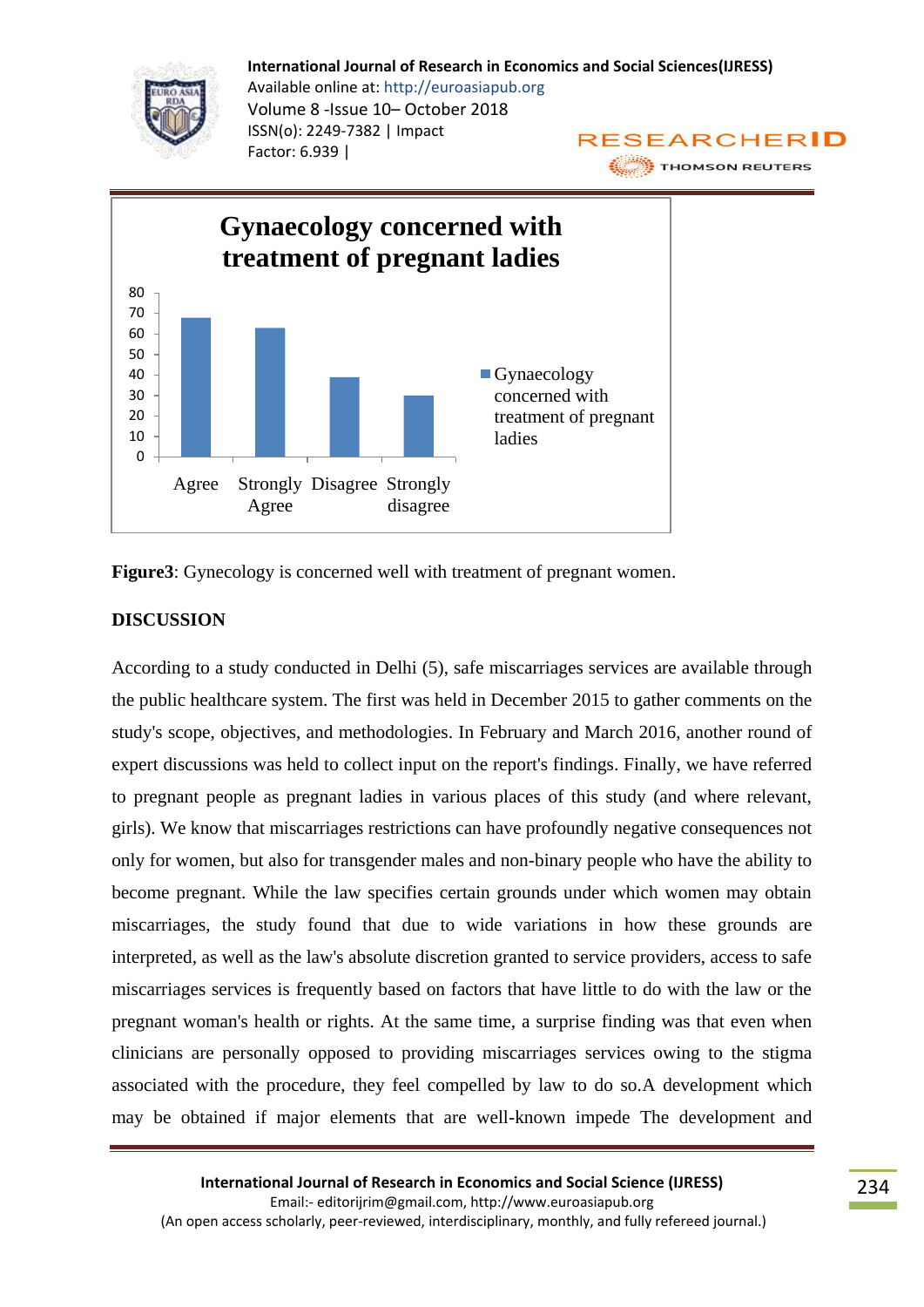

growth of children is covered jointly, peri-and Pre-conception through young infants are all parts of a spectrum, according to Taneja S. (2016) study, was demonstrated. The findings contributed to a better knowledge of science and provided direction for nutrition programmes in low- and middle-income countries. The goal of this study was to determine the influence of an integrated intervention package administered during the pre- and peri-conception period, pregnancy, and the first 24 months of a child's life on birth outcomes, growth, and development.(9)

According to Kalaiselvi, P. (2016) of a Comparative study on Fetomaternal Outcome in Reproductive Age Extremes, pregnant women on each sidesof the reproductive age spectrum (under 20 years and over 35 years) have high risk. Spontaneousmiscarriages, Diabetes, hypertensive diseases, autosomal trisomy's, grow neonatal & mother morbidity or death, as well as caesarean sections are all common issues in pregnant women over 35 years old. Pretermlabour, Anemia, UTI, pre-eclampsia, as well ascaesarean sections, premature delivery, and premature birth are also commonor development newborns' retardation affect gestation in the 18-year-old age range. (10). However, in this study, the findings showed thatdespite advancements in contraception, miscarriages, delivery, perinatal care, and infant therapy,and the number of adult gestation has increased. 72 people said yes, 69 people said strongly yes, 39 people said no, and 20 people said strongly no.

## **CONCLUSION**

Due to the recent rise in number of adult pregnancies,abortion, childbirth, and perinatal care in Delhi, India despite advancements in contraception, family planners need to focus on contraceptive failure issues in more comprehensive manner.High-risk pregnancy groups include adolescent and older age groups. Gestation at adult age should be closely monitored with adequate maternal and foetal surveillance to obtain the best maternal and foetal outcomes. Women in Delhi, India prefer to get miscarriages from private wellness establishments rather than from government wellness establishments, and there was substantial socioeconomic, regional variance and demographic in where women sought miscarriages care. Currently, not all wellness workers in India are permitted to perform safe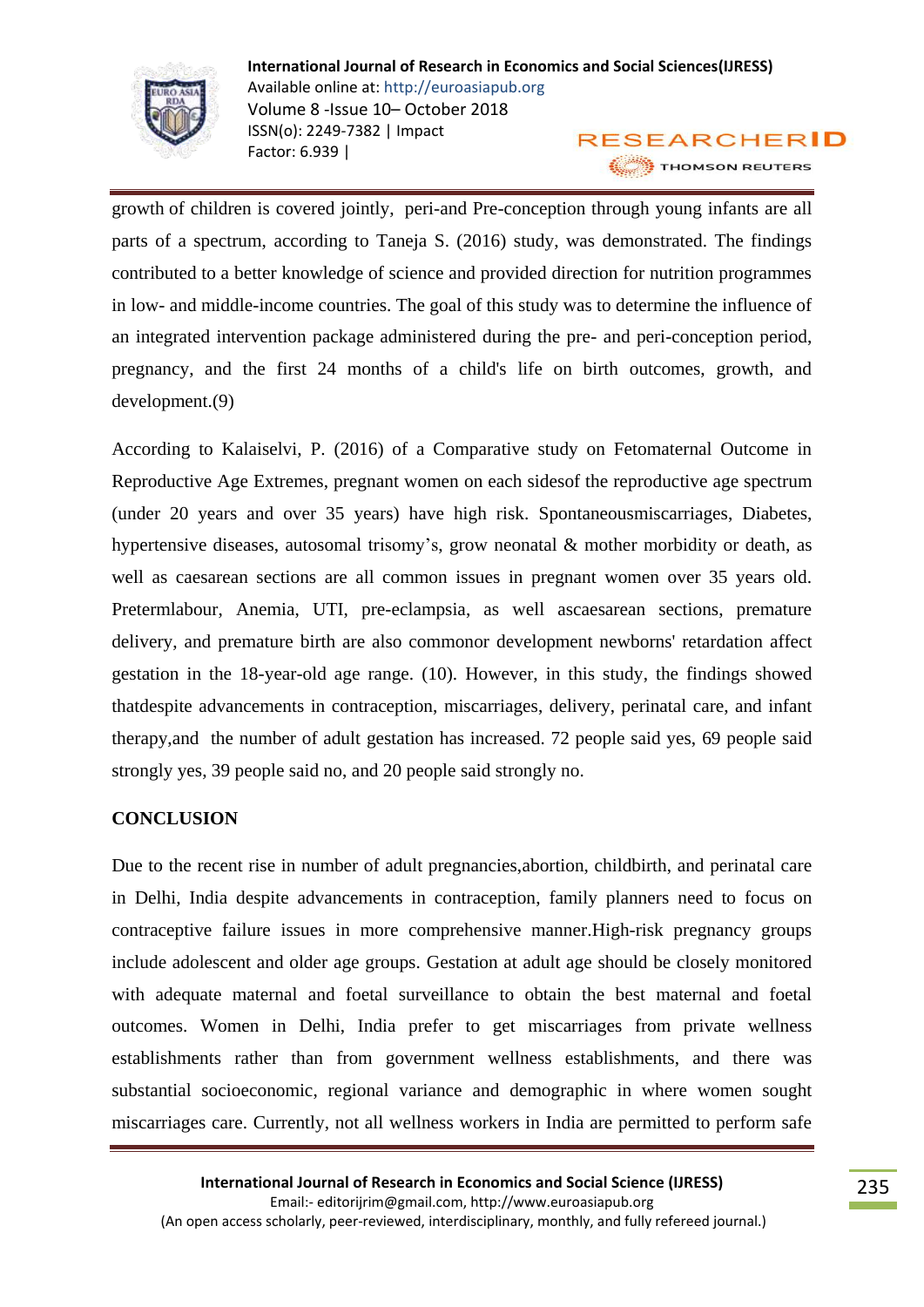

miscarriages. It is critical to have comprehensive miscarriages care services available at various levels of the system of wellness in order to promote access to safe miscarriages. This would not only relieve women of the burden of terriblemiscarriages, but it should also lower women percentage who have late miscarriages. Delays in reaching wellness facilities may be reduced if people were more informed of service availability.

# **REFERENCES**

- 1. Singh S, Remez L, Sedgh G, Kwok, L and Onda T (2015a) Miscarriages Worldwide 2017: Uneven Progress and Unequal Access Miscarriages Worldwide 2017: Uneven Progress and Unequal Access. URL: https://www.guttmacher.org/sites/default/filesreport\_pdf/miscarriages-worldwide-2017.pdf (accessed September, 2015).
- 2. WHO (2015) Preventing TerribleMiscarriages. WHO, Geneva.
- 3. Singh S, Shekhar C, Acharya R, Moore AM, Stillman M, Pradhan MR and Sundaram A (2015b) The incidence of miscarriages and unintended pregnancy in India, 2015. The Lancet Global Health 6(1), e111–e120
- 4. Singh, S., Shekhar, C., Acharya, R., Moore, A. M., Stillman, M., Pradhan, M. R., ... & Browne, A. (2015). The incidence of miscarriages and unintended pregnancy in India, 2015. The Lancet Global Health, 6(1), e111-e120.
- 5. Chandra, A., Shree, S., & Satish, M. S. M. (2016). Legal barriers to accessing sage miscarriages services in India: A fact finding study.
- 6. Cusick SE, Georgieff MK. The role of nutrition in brain development: the golden opportunity of the "first 1000 days". J Pediatr. 2016;175:16– 21. https://doi.org/10.1016/j.jpeds.2016.05.013.
- 7. de Onis M, Branca F. Childhood stunting: a global perspective. Matern Child Nutr. 2016;12(Suppl 1):12–26
- 8. Sudfeld CR, McCoy DC, Danaei G, Fink G, Ezzati M, Andrews KG, et al. Linear growth and child development in low- and middle-income countries: a meta-analysis. Pediatrics. 2015;135:e1266–75